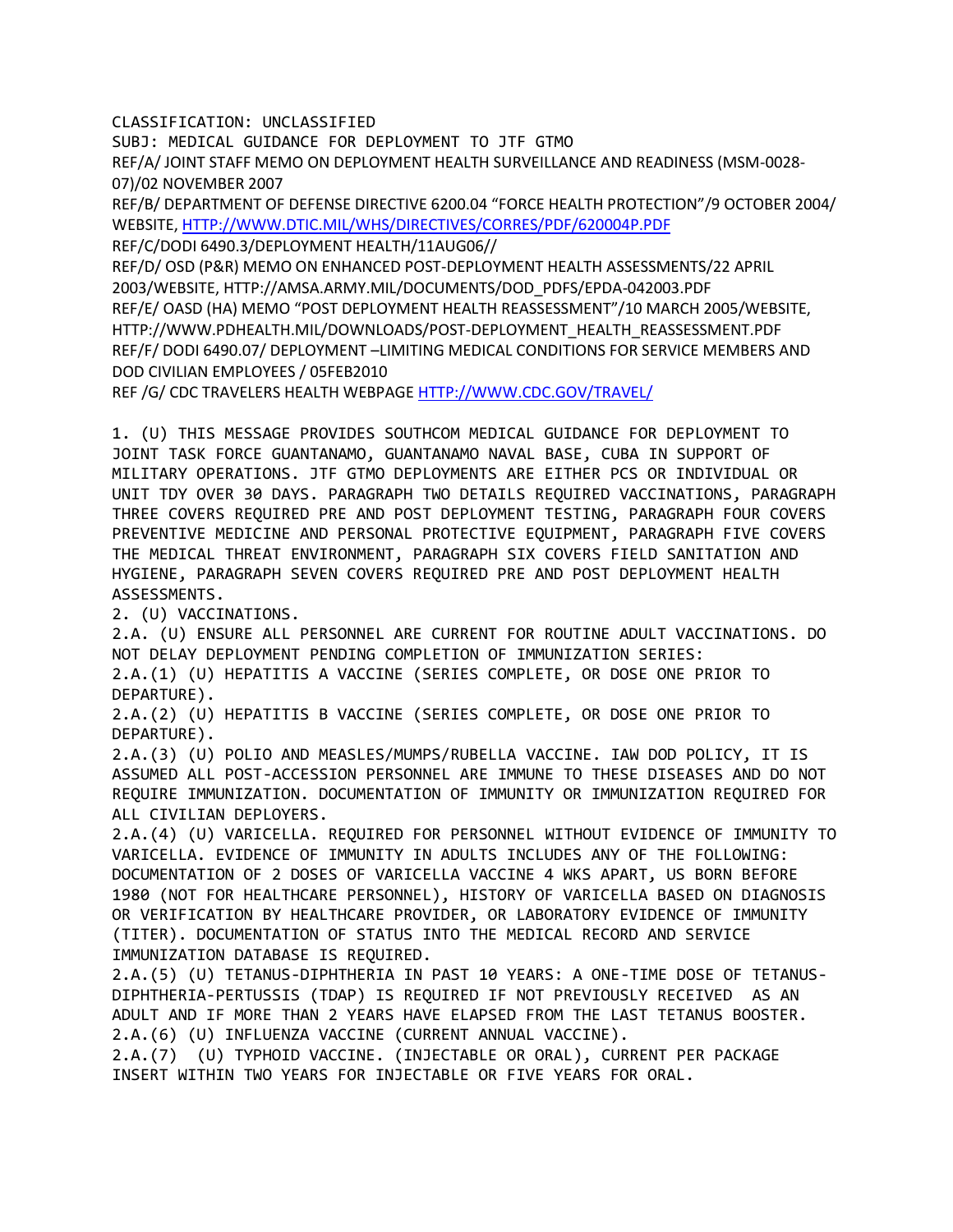2.A.(8) (U) PNEUMOCOCCAL VACCINE. REQUIRED FOR ASPLENIC (NO SPLEEN) PERSONNEL, GIVE ONE REVACCINATION FIVE OR MORE YEARS AFTER INITIAL PNEUMOCOCCAL VACCINATION. RECOMMENDED ONE TIME DOSE FOR PERSONNEL WITH HIGH RISK HEALTH CONDITIONS PER ACIP. RECOMMENDED FOR PERSONS 55 OR OLDER. RECOMMENDED FOR ALL PERSONS HAVING COCHLEAR IMPLANT. 2.A.(9) (U) RABIES. PRE-EXPOSURE RABIES VACCINE SERIES IS REQUIRED FOR VETERINARY WORKERS, THOSE INVOLVED IN ANIMAL CONTROL, AND SPECIAL OPERATIONS PERSONNEL. 2.A.(10) (U) YELLOW FEVER. YELLOW FEVER VACCINE IS NOT REQUIRED. 2.A.(11) (U) CHOLERA VACCINATION IS NOT REQUIRED. FDA HAS NO APPROVED VACCINE AND IT IS DOD PRACTICE TO USE ONLY FDA APPROVED VACCINES OR THOSE UNDER EXPERIMENTAL USE PROTOCOLS. 2.B. (U) TRACKING OF IMMUNIZATIONS WILL BE IAW SERVICE METHOD. 3. (U) TESTING. THE FOLLOWING TESTS AND/OR SCREENINGS ARE REQUIRED PRIOR TO DEPLOYMENT IAW WITH SERVICE STANDARDS. 3.A. (U) HUMAN IMMUNODEFICIENCY VIRUS (HIV) TESTING AND PRE-DEPLOYMENT SERUM SPECIMENS. 3.A.(1) (U) HIV SCREENING WILL BE WITHIN THE PREVIOUS 24-MONTHS PRIOR TO DEPLOYMENT. RESERVE COMPONENT (RC) PERSONNEL ARE REQUIRED TO HAVE CURRENT HIV TEST WITHIN TWO YEARS OF THE DATE CALLED TO ACTIVE DUTY FOR 30-DAYS OR MORE. HIV TESTING IS NOT REQUIRED FOR CIVILIAN (DA/DOD, CONTRACTOR, RED CROSS, AND AAFES) PERSONNEL. REFERENCE DA PAM 690-47, CHAPTER 1-38. 3.A.(2) (U) PRE-DEPLOYMENT SERUM SPECIMENS FOR MEDICAL EXAMINATIONS WILL BE COLLECTED WITHIN ONE YEAR OF DEPLOYMENT. THE MOST RECENT SERUM SAMPLE, INCLUDING SERUM COLLECTED FOR HIV TESTING, COLLECTED WITHIN THE PREVIOUS 365- DAYS OF THE DATE OF THE DEPLOYMENT MAY SERVE AS THE PRE-DEPLOYMENT SERUM SAMPLE. 3.A.(3) (U) THERE IS NO REQUIREMENT FOR HIV TESTING FOLLOWING REDEPLOYMENT. HOWEVER, THERE IS A REQUIREMENT FOR POST-DEPLOYMENT SERUM SAMPLE WITHIN 30- DAYS AFTER ARRIVAL AT THE DEMOBILIZATION SITE, HOME STATION, OR IN-PATIENT MEDICAL TREATMENT FACILITY. 3.B. (U) DNA SAMPLE (ONLY ONE LIFETIME SAMPLE IS REQUIRED). 3.C. (U) G6PD DEFICIENCY. ALL PERSONNEL WILL BE SCREENED FOR G6PD DEFICIENCY WITH TEST RESULTS DOCUMENTED IN SERVICE READINESS RECORD, DD 2766, AND THE HEALTH RECORD. A SINGLE SCREENING TEST IS SUFFICIENT. PERSONNEL WITH G6PD DEFICIENCY WILL NOT RECEIVE PRIMAQUINE BUT COUNCELED ABOUT MALARIA SYMPTOMS. 3.D. (U) PREGNANCY TESTING. ALL DEPLOYING FEMALE SERVICE MEMBERS WILL BE ADMINISTERED A PREGNANCY TEST, WITHIN ONE MONTH PRIOR TO ACTUAL MOVEMENT OVERSEAS. FEMALE SERVICE MEMBERS WHO HAVE UNDERGONE A HYSTERECTOMY, HAD A BILATERAL TUBAL LIGATION, OR WHO ARE POST MENOPAUSAL ARE EXEMPT FROM THIS REQUIREMENT. 3.E. (U) FOR A SHORT DEPLOYMENT THIS PARAGRAPH MAY BE WAIVED PER SERVICE DIRECTON OR CLINICAL DECISION. FOR FEMALE SERVICE MEMBERS DEPLOYING UP TO A YEAR, THERE IS NO REQUIREMENT FOR PAPANICOLAOU TEST (PAP SMEAR). FOR FEMALE SERVICE MEMBERS THAT ARE SCHEDULED FOR PERIODIC PAP SMEARS THEY WILL HAVE IT CONDUCTED PRIOR TO DEPLOYMENT IF THE ANTICIPATED REDEPLOYMENT DATE IS LATER THAN THE SCHEDULED DATE; UNLESS THEY MEET ONE OF THE FOLLOWING CRITERIA: (1) THEY ARE 30-YEARS OF AGE OR OLDER WITH NO HISTORY OF DYSPLASIA IN THE PAST AND THEY HAVE THREE CONSECUTIVE NORMAL PAP SMEARS. THESE WOMEN ARE REQUIRED TO HAVE PAP SMEARS/CERVICAL CYTOLOGY EVERY THREE YEARS; (2) THE SERVICE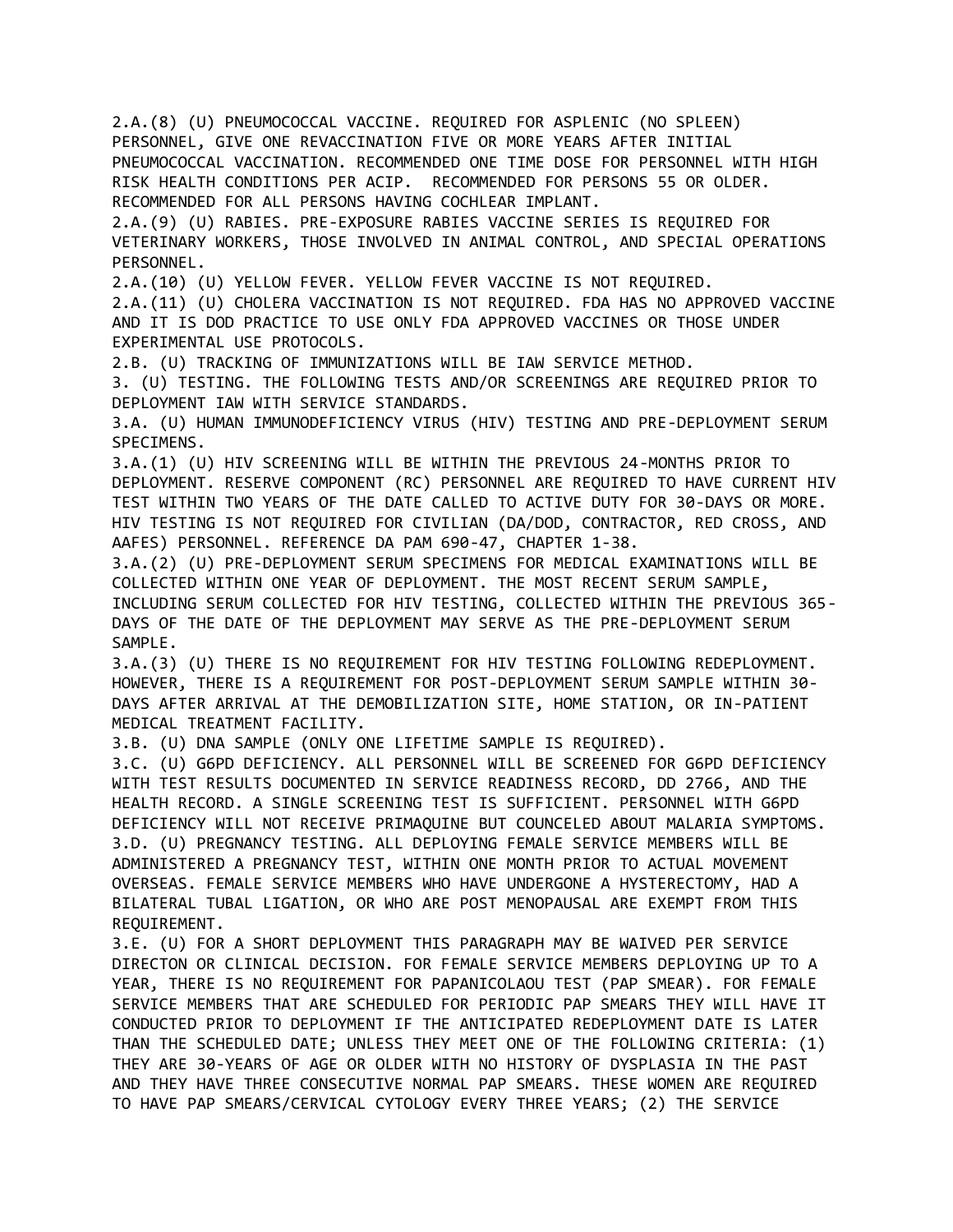MEMBER HAS HAD A HYSTERECTOMY WITH REMOVAL OF THE CERVIX FOR REASONS OTHER THAN CERVICAL DYSPLASIA OR CANCER (SHE IS PERMANENTLY EXEMPT FROM THE PAP SMEAR). THOSE WITH A HISTORY OF SUPRACERVICAL HYSTERECTOMY (CERVIX PRESENT) DO NOT HAVE A PERMANENT EXEMPTION. SERVICE MEMBERS WITH CERVICAL DYSPLASIA SHALL NOT BE DEPLOYED UNTIL THEIR CONDITION IS CONSIDERED RESOLVED AS FOLLOW UP CARE CAN NOT BE SUPPLIED DURING DEPLOYMENT.

3.F. (U) IAW SERVICE STANDARDS, FEMALE SERVICE MEMBERS AGE 25-YEARS OR YOUNGER WILL HAVE ANNUAL CHLAMYDIA TESTING.

3.G. (U) FOR A SHORT DEPLOYMENT THIS PARAGRAPH MAY BE WAIVED PER SERVICE DIRECTON OR CLINICAL DECISION. FOR FEMALE SERVICE MEMBERS DEPLOYING UP TO A YEAR, THERE IS NO REQUIREMENT FOR MAMMOGRAM. FEMALE SERVICE MEMBERS (40-YEARS AND OLDER) ARE REQUIRED TO HAVE A MAMMOGRAM A MINIMUM OF EVERY TWO YEARS. MORE FREQUENT INTERVALS MAY BE INDICATED BASED ON PATIENT RISK FACTORS AND CLINICAL JUDGMENT.

3.H. (U) VISION READINESS. THE VISION READINESS OF EACH SERVICE MEMBER WILL BE ASSESSED WITHIN 12-MONTHS OF DEPLOYMENT. SERVICE MEMBERS CLASSIFIED AS VISION READINESS CLASSIFICATION ONE AND TWO ARE FULLY DEPLOYABLE. SERVICE MEMBERS IN CLASS THREE OR FOUR ARE NOT DEPLOYABLE. SERVICE MEMBERS WHO ARE IN CLASS THREE (UNCORRECTED VISION WORSE THAN 20/40 OR WHO DO NOT POSSES REQUIRED OPTICAL DEVICES) OR CLASS FOUR (LAST VISION SCREENING OR EYE EXAM IS GREATER THAN ONE YEAR OLD OR VISION CLASSIFICATION IS UNKNOWN) AT THE TIME OF SCREENING WILL IMMEDIATELY BE RECLASSIFIED AFTER OBTAINING CORRECTIVE VISION OR OPTICAL SERVICES.

3.I. (U) HEARING READINESS. IAW WITH SERVICE STANDARDS, DEPLOYING SERVICE MEMBERS ARE REQUIRED HAVE THER HEARING READINESS ASSESSED. DD FORM 2215 (REFERENCE BASELINE AUDIOGRAM) OR DD FORM 2216 (PERIODIC AUDIOGRAM) SHALL BE IN THEIR MEDICAL RECORD. IF THERE IS NO DD FORM 2215, THEN ONE WILL BE COMPLETED BY QUALIFIED PERSONNEL USING THE DEFENSE OCCUPATIONAL ENVIRONMENTAL HEALTH READINESS SYSTEM HEARING CONSERVATION AUDIOMETER.

3.J. (U) IPPD OR IGRA SCREENING. NEGATIVE INTRADERMAL PURIFIED PROTEIN DERIVATIVE (IPPD) REACTION OR INTERFERON-GAMMA RELEASE ASSAY (IGRA), SUCH AS QUANTIFERON-TB GOLD AND QUANTIFERON-TB GOLD-IN-TUBE TEST, WITHIN THE 12- MONTHS PRIOR TO DEPLOYMENT.

3.J.(1) (U) FOR DEPLOYERS WITHOUT AN CURRENT TB TEST OR DOCUMENTATION AS A PREVIOUS TB CONVERTER, SCREENING WILL BE CONDUCTED PREDEPLOYMENT. FOR RAPID DEPLOYMENTS, 48HR OR LESS, IGRA TESTING IS PREFERED AS IPPD TESTING RESULTS WOULD HAVE TO BE READ ON SITE DURING THE DEPLOYMENT.

3.J.(2) DEPLOYMENT REQUIREMENTS. TB CONVERTORS WHO HAVE A PRIOR EVALUATION INCLUDING NEGATIVE CHEST X-RAY ARE DEPLOYABLE. PERSONNEL WHO HAVE RECENTLY CONVERTED THEIR IPPD/IGRA TO POSITIVE MUST BE EVALUATED MEDICALLY AND APPROPRIATELY CLEARED BY HISTORY AND CHEST X-RAY BEFORE BEING CONSIDERED FOR DEPLOYMENT.

3.J.(3) (U) POST-DEPLOYMENT REQUIREMENTS. SERVICE MEMBERS' EXPOSURE TO TB DURING DEPLOYMENT WILL BE ASSESSED IN THE POST-DEPLOYMENT HEALTH ASSESSMENT (PDHA). IF THE PDHA PROVIDER DETERMINES THAT A SERVICE MEMBER IS AT INCREASED RISK OF HAVING BEEN INFECTED WITH TB (I.E., INCREASE RISK IS DEFINED AS INDOOR EXPOSURE OF GREATER THAN ONE HOUR PER WEEK OR EXPOSURE TO A TB+ UNTREATED CASE), THE SERVICE MEMBER WILL BE SCREENED WITH AN IPPD/IGRA WITHIN 10-DAYS OF REDEPLOYMENT AND AGAIN THREE TO SIX MONTHS, IAW WITH SERVICE REQUIREMENTS AFTER REDEPLOYMENT TO THOSE WHO HAD A PREVIOUS NEGATIVE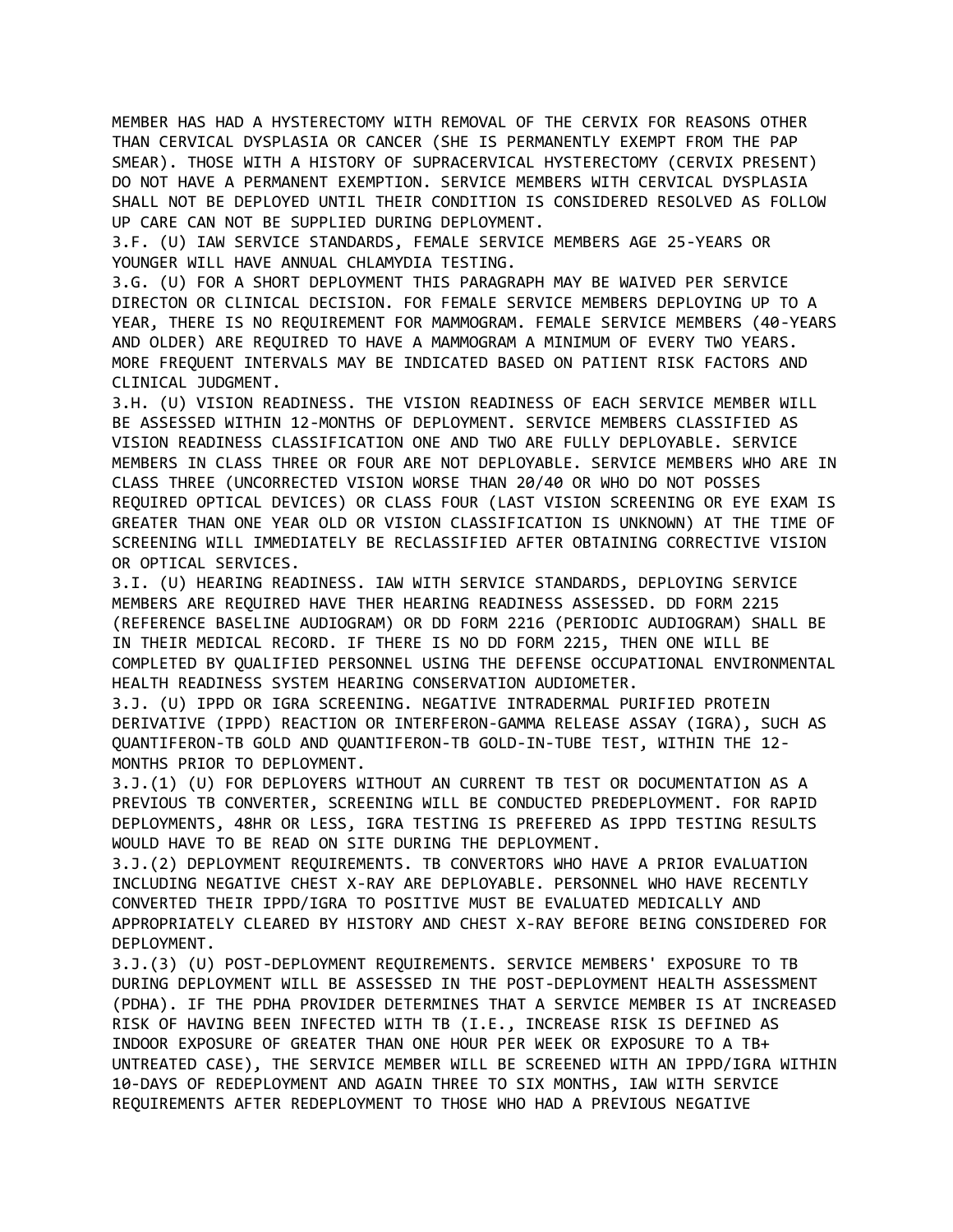IPPD/IGRA. PERSONNEL WITH A PRIOR POSITIVE IPPD/IGRA SHOULD BE MEDICALLY SCREENED ONLY.

3.K. (U) SERVICE MEMBERS OR CIVILIAN DEPLOYERS MAY BE JUDGED TO BE NONDEPLOYABLE IAW DODI 6490.7. MEDICAL WAIVER REQUESTS WILL BE DIRECTED TO [USCSG@HQ.SOUTHCOM.MIL.](mailto:USCSG@HQ.SOUTHCOM.MIL)

4. (U) PREVENTIVE MEDICINE AND PERSONAL PROTECTIVE EQUIPMENT (PPE). 4.A. (U) ALL DEPLOYING PERSONNEL (MILITARY AND DOD CIVILIAN) WILL DEPLOY WITH A DEPLOYABLE MEDICAL RECORD (DD FORM 2766) UPDATED WITH BLOOD TYPE, MEDICATION/ALLERGIES, SPECIAL DUTY QUALIFICATIONS, IMMUNIZATION RECORD, PRE-DEPLOYMENT HEALTH ASSESSMENT FORM, AND SUMMARY SHEET OF PAST MEDICAL PROBLEMS. UNITS WILL NOT DEPLOY WITH HEALTH AND DENTAL RECORDS. HEALTH AND DENTAL RECORDS WILL BE RETURNED TO HOME STATION FOLLOWING MOBILIZATION/DEPLOYMENT PROCESSING. RECORDS WILL BE RETURNED TO THE DEMOBILIZATION STATION FOR REVIEW DURING MEDICAL OUT-PROCESSING. UPON RETURN FROM THIS DEPLOYMENT, THE DA FORM 2766 WILL BE INTEGRATED INTO THE SERVICE MEMBER'S MEDICAL RECORD.

4.B. (U) A MINIMUM 30-DAY SUPPLY OF ALL CURRENT MEDICATIONS.

4.C. (U) VECTOR CONTROL ITEMS.

4.C.(1) (U) INSECT REPELLENT, CLOTHING (APPLICATION IDA KIT), NSN: 6840-01- 345-0237, ONE KIT PER UNIFORM IS RECOMMENDED FOR SERVICE UNIFORMS APPROVED FOR ITS USE. SEE AFPMB GUIDANCE ON IDA KIT COMPATABILITY OR NECESSITY. 4.C.(2) (U) INSECT REPELLENT, CLOTHING APPLICATION, AEROSOL, PERMETHRIN ARTHROPOD REPELLENT, 6-0Z CANS, NSN: 6840-01-278-1336, IS SUITABLE FOR USE IF THE IDA KIT IS NOT AVAILABLE OR APPROPRIATE.

4.C.(3) (U) INSECT/ARTHROPOD REPELLENT LOTION, NSN: 6840-01-284-3982, FOUR TUBES.

4.C.(4) (U) BED NET, POP-UP, SELF-SUPPORTING LOW PROFILE BED NET (SSLPB), TREATED WITH PERMETHRIN REPELLENT, GREEN CAMOUFLAGE, NSN: 3740-01-516-4415) OR COYOTE BROWN, NSN: 3740-01-518-7310. IF THE POP-UP BED NETS ARE NOT READILY AVAILABLE, OBTAIN ANY OTHER MILITARY OR COMMERCIALLY-AVAILABLE BED NET. THESE ARE CRITICAL TO PROTECTING SERVICE MEMBERS.

4.C.(5) (U) SUNSCREEN SPF-15 OR GREATER AND LIP BALM (NSN: 6508-01-265-0079). EXPECIALLY CRITICAL FOR THOSE TAKING DOXYCYCLINE FOR MALARIA PROPHYLAXIS. 4.C.(6) (U) SINGLE OR TRIPLE FLANGE EARPLUGS OR COMBAT ARMS EARPLUGS (NSN: 6515-01-466-2710).

4.C.(7) (U) WATER PURIFICATION TABLET IODINE (NSN: 6850-00-985-7166).

4.C.(8) (U) WATERLESS HAND SANITIZER (NSN: 8520-01-490-7358).

4.D. (U) PERMITTED EQUIPMENT. PERSONNEL WHO REQUIRE MEDICAL EQUIPMENT (FOR EXAMPLE, CORRECTIVE EYEWEAR, HEARING AIDS, ORTHODONTIC EQUIPMENT) MUST DEPLOY WITH ALL REQUIRED ITEMS IN THEIR POSSESSION, TO INCLUDE TWO PAIRS OF EYEGLASSES, PROTECTIVE MASK EYEGLASS INSERTS, BALLISTIC EYEWEAR INSERTS, AND HEARING AID BATTERIES.

4.E. (U) CONTACT LENSES. SERVICE MEMBERS WHO MUST WEAR CONTACT LENSES TO ACHIEVE VISION STANDARDS, WHO CANNOT SATISFACTORILY PERFORM THEIR MOS WITH THEIR BEST SPECTACLE CORRECTION, OR FALL BELOW VISION RETENTION STANDARDS WITH THEIR BEST SPECTACLE PRESCRIPTION SHALL NOT DEPLOY. CONTACT LENS WEAR IS NOT AUTHORIZED IN FIELD ENVIRONMENTS OR WHILE DEPLOYED.

4.F. (U) THE IMPROVED FIRST AID KIT (IFAK) (NSN: 545-01-530-0929) IS ENCOURAGED FOR INDIVIDUAL SM ISSUANCE.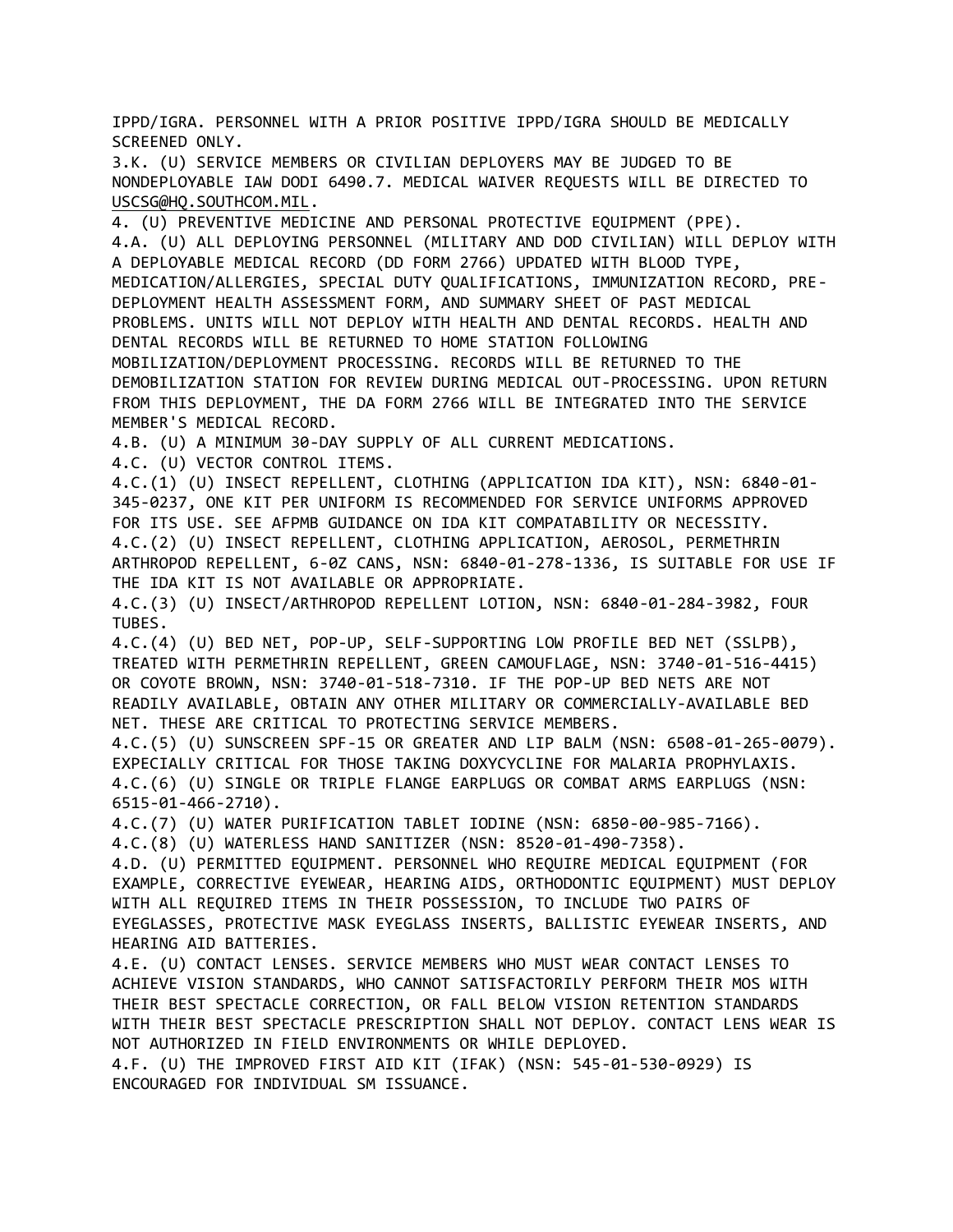4.G. (U) OCCUPATIONAL/OPERATIONAL-SPECIFIC PERSONAL PROTECTIVE EQUIPMENT (PPE), MISSION ANALYSES MUST CONSIDER PPE REQUIREMENTS SUCH AS RESPIRATORS, N95 OR N100 MASKS WHEN CONDUCTING OPERATIONS THAT EXPOSE SERVICE MEMBER(SM) TO CONSTRUCTION /DESTRUCTION DUST (ASBESTOS OR SILICA RISK) OR FOR THOSE PROVIDING MEDICAL/DENTAL CARE. PERSONAL DOSIMETERS, GLOVES, INCLUDING LEATHER GLOVES DURING RECOVERY OPERATIONS.IF ADDITIONAL PPE IS WARRANTED BASED ON OPERATIONAL RISK, THE ON-SITE COMMAND MEDICAL OFFICER AND SOUTHCOM SURGEON WILL PROVIDE RECOMMENDATIONS. ON-SITE COMMANDERS AND PERSONNEL SHOULD ALSO EVALUATE THE NEED TO UPDATE PPE, BASED ON THEIR CONTINUING REEVALUATION OF OPERATIONAL RISKS.

4.G.(1) (U) PERSONAL DURABLE MEDICAL EQUIPMENT (E.G., CPAP, TENS, ETC.) IS NOT PERMITTED. MEDICAL MAINTENANCE, LOGISTICAL SUPPORT, AND INFECTION PREVENTION PROTOCOLS FOR PERSONAL MEDICAL EQUIPMENT IS NOT AVAILABLE AND ELECTRICITY IS UNRELIABLE.

4.H. (U) MALARIA IS NOT PRESENT AND CHEMOPROPHYLAXIS IS NOT REQUIRED. 5.A. (U) ENDEMIC DISEASES.

5.A.(1) (U) ACUTE DIARRHEAL DISEASES.

5.A.(1) (A) CHOLERA HAS RETURNED TO HAITI AND DOMINICAN REPUBLIC. IT IS EXPECTED TO SPREAD INTO OTHER COUNTRIES IN THE REGION. THEREFORE, IF SERVICE MEMBERS HAVE SEVERE DIARRHEA THEY SHOULD REPORT TO MEDICAL AUTHORITIES IMMEDIATELY.

5.A.(2) (U) VECTOR-BORNE DISEASES.

5.A.(2)(A) (U) VECTOR-BORNE DISEASES ARE TRANSMITTED BY MOSQUITOES, TICKS, LICE, AND FLEAS. OVERALL RISK TO DOD PERSONNEL IS MODERATE TO LOW IN GITMO. VECTOR-BORNE DISEASE, SUCH AS DENGUE, CAN SIGNIFICANTLY IMPACT FORCE HEALTH, UNLESS PREVENTIVE MEASURES ARE ENFORCED. AVOIDANCE OF VECTORS (24-HRS/DAY) IS KEY, INCLUDING HABITAT AWARENESS, PROPER WEAR OF UNIFORM/OTHER CLOTHING, AND USE OF PREVENTIVE MEASURES.

5.A.(2)(B) (U) DENGUE FEVER RISK IS REGIONAL AND OUTBREAKS HAVE BEEN RECOGNIZED IN CUBA. NUISANCE LEVELS OF MOSQUITOES MAY BE ENCOUNTEREED. PERSONAL PROTECTIVE MEASURES AGAINST INSECT AND ARTHROPOD VECTORS OF DISEASE, TO INCLUDE USE OF INSECT REPELLENT, BED NETS, AND PROPER WEAR OF THE UNIFORM, ARE REQUIRED THROUGHOUT THE AOR AND MUST BE GIVEN HIGHEST PRIORITY.

5.A.(2)(C) (U) HANTA VIRUS OR RODENT BORNE PLAGUE MAY EXIST AND SO RODENT MANAGEMENT PRACTICES AND/OR AVOIDANCE OF HABITATS IS RECOMMENDED. IF RODENT FECES OR NESTING MATERIAL ARE ENCOUNTERED N95 MASKS MUST BE WORN DURING CLEAN UP OPERATIONS.

5.A.(3) (U) FOOD-BORNE AND WATER-BORNE DISEASES: BACTERIAL AND PROTOZOAL DIARRHEA, HEPATITIS A, TYPHOID/PARATYPHOID FEVER, BRUCELLOSIS, CHOLERA, HEPATITIS E.

5.A.(3)(A) (U) ACUTE DIARRHEAL DISEASES CONSTITUTE THE GREATEST POTENTIAL INFECTIOUS DISEASE THREAT TO DOD MEMBERS DURING DEPLOYMENTS WHERE UNSAFE WATER AND FOOD ARE PRESENT. TO COUNTER THIS THREAT WHEN SUCH CONDITIONS EXIST: NO FOOD OR WATER (INCLUDING ICE) SHOULD BE CONSUMED UNLESS FIRST APPROVED BY US MILITARY MEDICAL AUTHORITIES (SEE REF W). FIELD SANITATION AND HYGIENE (IAW REF V) WILL BE CONTINUALLY EMPHASIZED AND REQUIREMENTS FOLLOWED. 5.A.(3)(B) (U) THE RISK OF LEPTOSPIROSIS IS MINIMAL BUT COULD OCCUR AMONG PERSONNEL WADING OR SWIMMING IN BODIES OF WATER SUCH AS LAKES, STREAMS, OR IRRIGATED FIELDS. LEPTOSPIROSIS CAUSES DEBILITATING FEBRILE ILLNESS TYPICALLY REQUIRING ONE TO SEVEN DAYS OF INPATIENT CARE. SERVICE MEMBERS SHOULD AVOID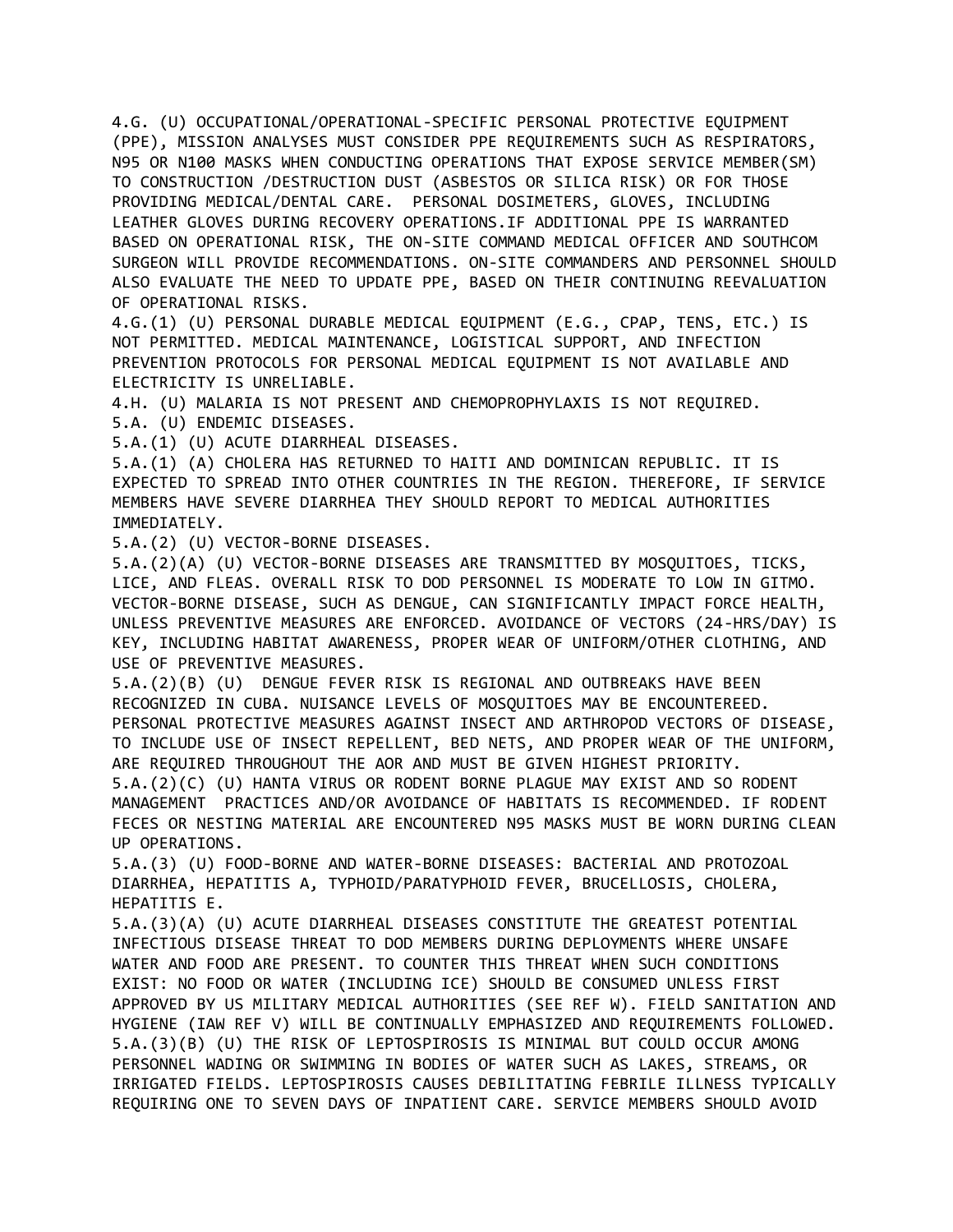CONTACT WITH FRESH SURFACE WATER, INCLUDING RIVERS, LAKES, AND IRRIGATED FIELDS.

5.A.(4) (U) RABIES.

5.A.(4)(1) (U) RABIES RISK IS ASSESSED BY NATIONAL CENTER FOR MEDICAL INTELLIGENCE (NCMI), HTTPS://WWW.INTELINK.GOV/NCMI, AS LOW. SERVICE MEMBERS BITTEN OR SCRATCHED BY POTENTIALLY INFECTED ANIMALS, INCLUDING DOGS, CATS, BATS, OR WILD CARNIVORES, MAY DEVELOP RABIES IN THE ABSENCE OF APPROPRIATE PROPHYLAXIS. RABIES IS A VERY SEVERE ILLNESS WITH NEAR 100% FATALITY RATE IN THE ABSENCE OF POST-EXPOSURE PROPHYLAXIS.

5.A.(4)(2) (U) IF BITTEN BY AN ANIMAL YOU ARE TO REPORT TO A MEDICAL AUTHORITY WHO WILL ASSESS WHETHER TO ADMINISTER HUMAN RABIES IMMUNE GLOBULIN (HRIG) AND RABIES VACCINE.

5.A.(5) (U) SEXUALLY TRANSMITTED DISEASES (STD): GONORRHEA, CHALMYDIA, HIV/AIDS, HEPATITIS B. ABSTINENCE IS THE ONLY WAY TO ENSURE PREVENTION OF A STD. IT IS OFTEN IMPOSSIBLE TO DETECT A STD IN A POTENTIAL PARTNER. LATEX CONDOMS SHOULD BE MADE AVAILABLE AND USED BY ALL CHOOSING TO BE SEXUALLY ACTIVE. PROPER USE INCLUDES PLACEMENT PRIOR TO FOREPLAY, USE OF NON-PETROLEUM LUBRICANT TO DECREASE BREAKAGE AND USE OF A NEW CONDOM WITH EACH SEXUAL CONTACT. ENCOURAGE PERSONNEL TO SEEK PROMPT MEDICAL TREATMENT FOR STD SYMPTOMS.

5.B. (U) ENVIRONMENTAL HEALTH THREATS.

5.B.(1) (U) TOPOGRAPHY AND CLIMATE AS IT RELATES TO HEALTH AND SAFETY. 5.B.(1)(A) (U) WEATHER HAZARDS. TAKE APPROPRIATE PRECAUTIONS WITH REGARD TO LIGHTNING, SUN EXPOSURE, HEAT/HUMIDITY, EXPOSURE TO RAIN, WIND, AND COLD TEMPERATURES. EXERCISE CAUTION WHEN CONDUCTING OPERATIONS IN TIMES OF LIMITED VISIBILITY. FOLLOW THE EVACUATION PLAN IN THE EVENT OF SEVERE WEATHER (TORNADOS, STORM SURGE).

5.B.(1)(B) (U) HEAT/SOLAR INJURIES/ILLNESS. HEAT INJURIES MAY BE THE GREATEST OVERALL THREAT TO MILITARY PERSONNEL DEPLOYED TO WARM CLIMATES.

ACCLIMATIZATION TO INCREASED TEMPERATURE AND HUMIDITY MAY TAKE 10 TO 14-DAYS. INJURIES CAN INCLUDE DEHYDRATION, HEAT EXHAUSTION AND STROKE, AND SUNBURN. ENSURE PROPER WORK-REST CYCLES, ADEQUATE HYDRATION, AND COMMAND EMPHASIS OF HEAT INJURY PREVENTION. ENSURE AVAILABILITY AND USE OF INDIVIDUAL PROTECTION SUPPLIES / EQUIPMENT SUCH AS SUNSCREEN, LIP BALM, AND SUN GOGGLES/GLASSES. 5.B.(1)(C) ALTITUDE. OPERATIONS AT HIGH ALTITUDE (OVER 8000 FT) WILL NOT BE AN ISSUE. NO PROPHYLACTIC MEDICATIONS REQUIRED.

5.B.(2) (U) CONTAMINATION AND POLLUTION. POTENTIALLY LOCALIZED OR REGIONAL THREATS COULD RESULT FROM CONTAMINATION OF SURFACE AND GROUND WATER WITH RAW SEWAGE AND INDUSTRIAL WASTES, URBAN AIR AND WATER POLLUTION, AND FRUIT AND VEGETABLE CONTAMINATION. CONSULT ENVIRONMENTAL SAFETY AND HEALTH ASSESSMENT TEAM AND MEDICAL FOOD INSPECTION PERSONNEL FOR LOCATION-SPECIFIC INFORMATION. 5.B.(3) (U) DANGEROUS FLORA AND FAUNA.

5.B.(3)(A) (U) AVOID ANIMALS REGARDLESS OF WHETHER THEY ARE WILD OR DOMESTICATED. DO NOT KEEP MASCOTS. ANIMALS CAN TRANSMIT VARIOUS DISEASES TO PEOPLE, INCLUDING RABIES.

5.B.(3)(B) (U) VARIOUS SPECIES OF POISONOUS SNAKES AND SPIDERS MAY BE PRESENT. AWARENESS AND AVOIDANCE ARE KEY.

5.C. (U) OCCUPATIONAL/OPERATIONAL HEALTH THREATS.

5.D. (U) MENTAL HEALTH INFORMATION TO INCLUDE DEPLOYMENT-RELATED STRESSORS, SUICIDE RISK, AND TRAUMATIC STRESS. ALL PERSONNEL SHOULD BE AWARE OF COMBAT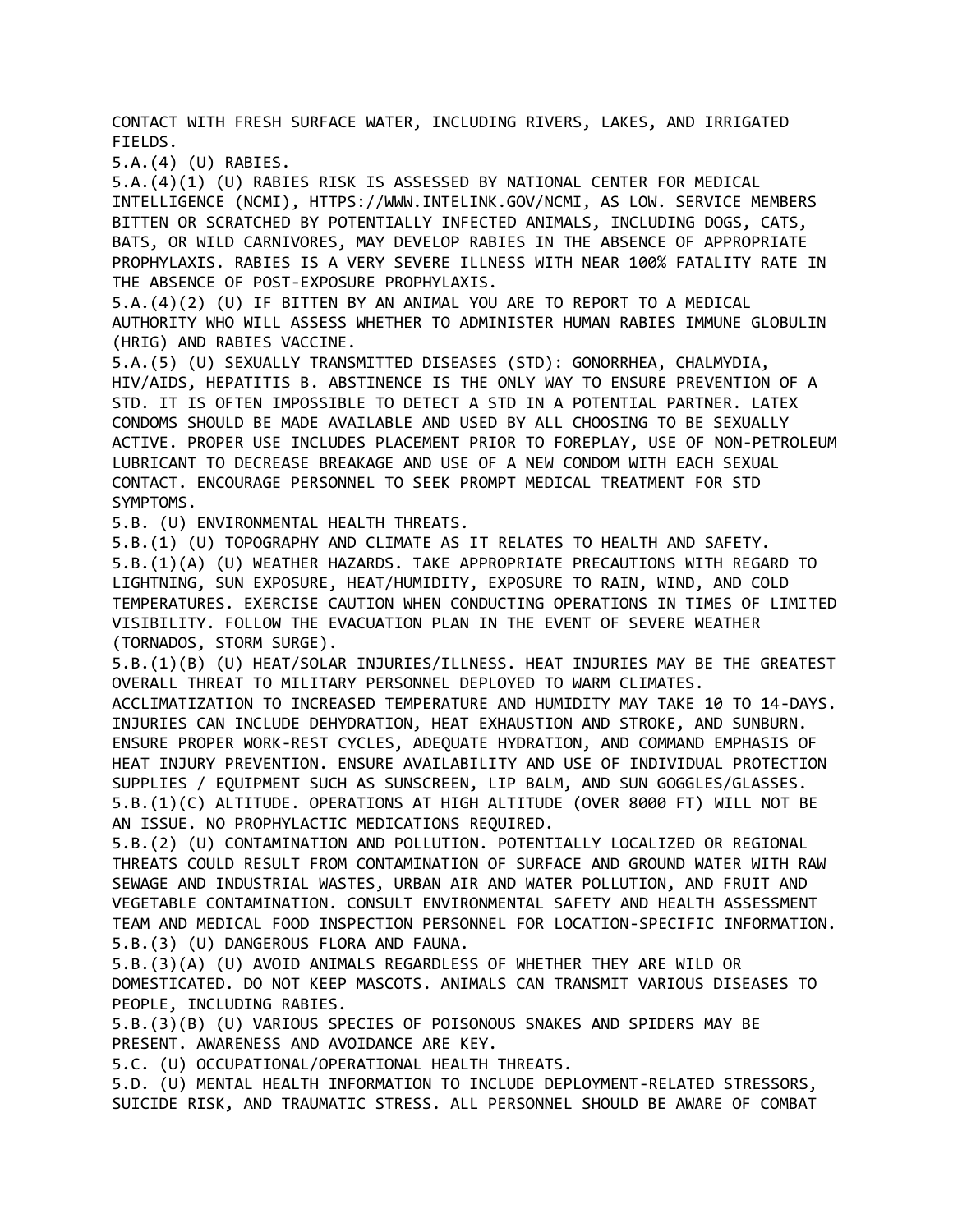AND DEPLOYMENT-RELATED STRESS, SIGNS/SYMPTOMS, AND HOW TO SEEK HELP FOR THEMSELVES OR THEIR BUDDY. COMMANDERS AND ALL PERSONNEL SHOULD BE COGNIZANT OF SLEEP DISCIPLINE.

5.E. (U) INJURIES (WORK AND RECREATIONAL). WORK, ALONG WITH SPORTS AND OTHER RECREATIONAL INJURIES, ARE SIGNIFICANT CONTRIBUTORS TO MISSION

INEFFECTIVENESS. COMMAND EMPHASIS OF SAFETY AWARENESS IS IMPORTANT.

5.F. (U) FOOD AND WATER SAFETY.

5.G. (U) CRIME AND TERRORISM, AND CBRNE THREATS. REF.LOCAL SECURITY BRIEFING. 6. (U) OPERATIONAL FHP INTERVENTIONS, FIELD HYGIENE AND SANITATION.

6.A. (U) NOT ALL POTENTIAL SOURCES OF INFECTION OR ILLNESS CAN BE COUNTERED WITH VACCINATIONS OR TAKING PRESCRIBED MEDICATIONS. THE BEST DEFENSE AGAINST THESE THREATS IS STRICT DISCIPLINE IN PROPER FIELD HYGIENE AND SANITATION PRACTICES BY SERVICE MEMBERS, LEADERS, AND UNITS. UNITS WILL HAVE TO ENSURE THEIR OWN HEALTH AND DISEASE PREVENTION BY STRICT ENFORCEMENT OF PROPER FIELD SANITATION AND HYGIENE. UNITS ARE RESPONSIBLE FOR FIELD SANITATION ROUTINE REQUIREMENTS UNLESS SUCH SERVICES ARE CONTRACTED.

6.B. (U) CONTACT WITH LOCAL ANIMALS WILL BE AVOIDED. NO PETS OR MASCOTS WILL BE KEPT.

6.C. (U) FOOD AND WATER SOURCES: CONSUMPTION OR INDIVIDUAL PURCHASE OF LOCAL FOOD IS PROHIBITED. LOCAL FOODS ARE IN SHORT SUPPLY AND MUST BE AVAILABLE FOR LOCAL CIVILIANS.

6.F. (U) ALL WATER (INCLUDING ICE) IS CONSIDERED NON-POTABLE UNTIL TESTED AND APPROVED BY PROPERLY TRAINED MEDICAL/LOGISTICS PERSONNEL.

6.G. (U) NO FOOD SOURCES WILL BE UTILIZED UNLESS INSPECTED AND APPROVED BY US MILITARY PREVMED/PUBLIC HEALTH/ NAVY SUPO OR VETERINARY PERSONNEL.

6.H. (U) CONTINUAL VERIFICATION OF QUALITY AND PERIODIC INSPECTION OF STORAGE FACILITIES FOR FOOD AND WATER ARE REQUIRED.

7. (U) HEALTH ASSESSMENTS AND NON-DEPLOYABLE SERVICE MEMBERS.

7.A. (U) PERIODIC HEALTH ASSESSMENTS AND SPECIAL DUTY EXAMS MUST BE CURRENT, THAT IS, LESS THAN 15-MONTHS SINCE THE LAST EXAM.

7.B. (U) SPECIFIC MEDICAL DISQUALIFIERS FOR DEPLOYMENT INCLUDE UNRESOLVED HEALTH PROBLEMS MANDATING SIGNIFICANTLY LIMITED DUTY OR REQUIRING A PERMANENT CATEGORY THREE OR FOUR PROFILE. OTHER MEDICAL DISQUALIFICATION AND ASSOCIATED GUIDANCE IS IDENTIFED ON REFERENCE F.

7.C. (U) ALL COMMANDERS WILL SUPPORT THEATER INITIATIVES TO IDENTIFY AND MINIMIZE HEALTH RISKS DURING THE DEPLOYMENT. IAW DODI 6490.3, PRE-DEPLOYMENT HEALTH ASSESSMENTS (DD FORM 2795), POST-DEPLOYMENT HEALTH ASSESSMENTS (DD FORM 2796), AND POST-DEPLOYMENT HEALTH REASSESSMENTS (DD FORM 2900) WILL BE COMPLETED BY ALL PERSONNEL WHO DEPLOY FOR 30-CONTINUOUS DAYS OR GREATER. COMPLETION OF THE ASSESSMENTS WILL INCLUDE A FACE-TO-FACE INTERVIEW WITH A HEALTH CARE PROVIDER. MENTAL HEALTH SCREENING IS CRITICAL, ESPECIALLY BEFORE LONG DEPLOYMENTS. SERVICE MEMBERS WILL INITIATE THESE ASSESSMENTS VIA ARMY KNOWLEDGE ONLINE (AKO) OR OTHER SERVICE APPROVED METHOD AND FORWARD APPLICATION. HEALTH CARE PROVIDERS WILL COMPLETE THE ASSESSMENTS IAW SERVICE MEDICAL PROCEDURES. A PRINTED COPY OF THE COMPLETED ASSESSMENT FORMS MUST BE PLACED IN THE SERVICE MEMBER'S HEALTH RECORD AND ANOTHER PLACED INSIDE DD FROM 2766 (ADULT PREVENTIVE AND CHRONIC CARE FLOW SHEET).

7.D. (U) DOD CIVILIAN DEPLOYERS ARE ELIGIBLE FOR MEDICAL, MENTAL HEALTH, AND DENTAL SERVICES IN MILITARY TREATMENT FACILITIES OUTSIDE THE US ON A REIMBURSABLE BASIS, BUT MAY NOT BE ELIGIBLE FOR MILITARY FUNDED MEDICAL CARE